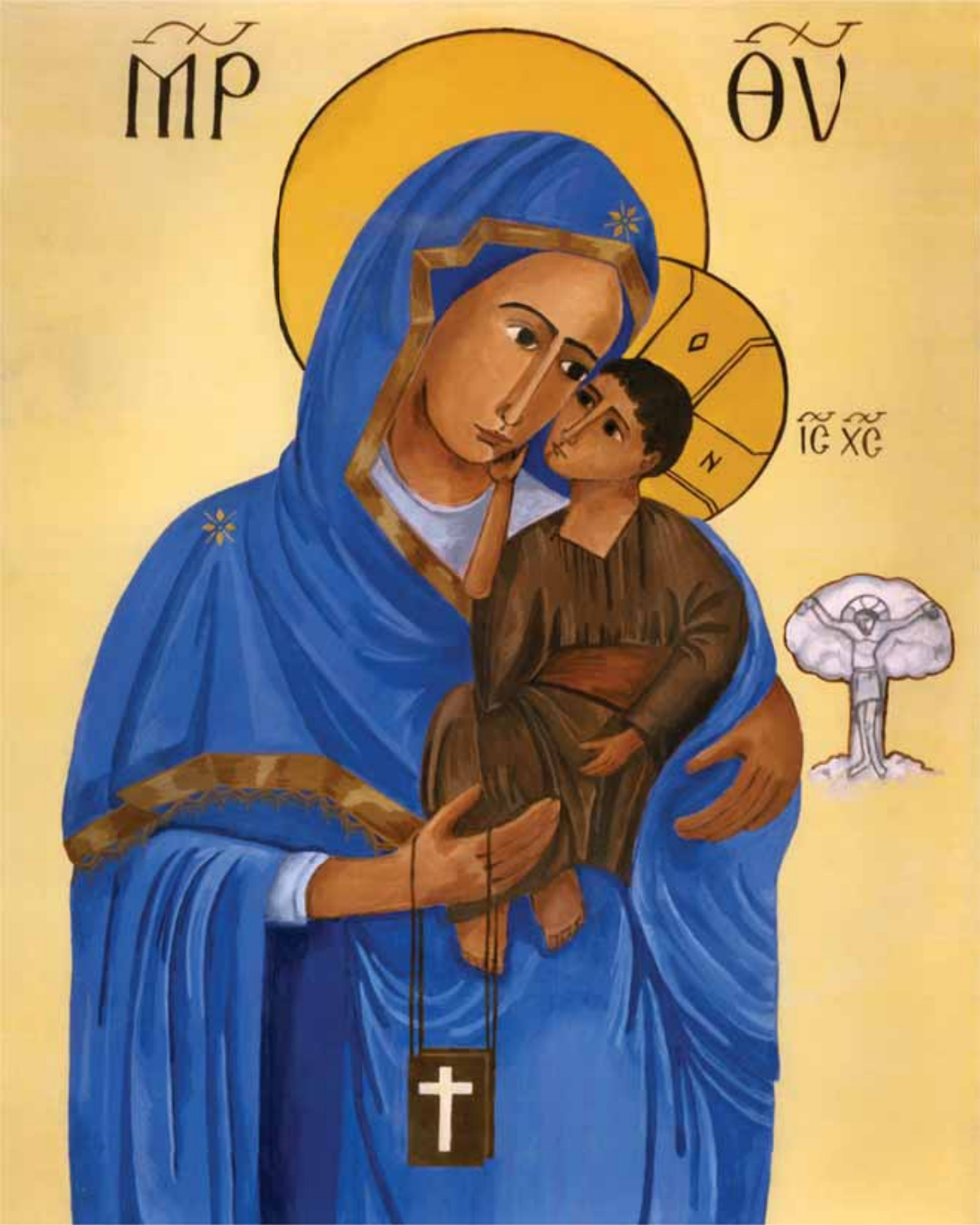A Day of Prayer for Forgiveness and Protection with Mary, Our Lady of Mt. Carmel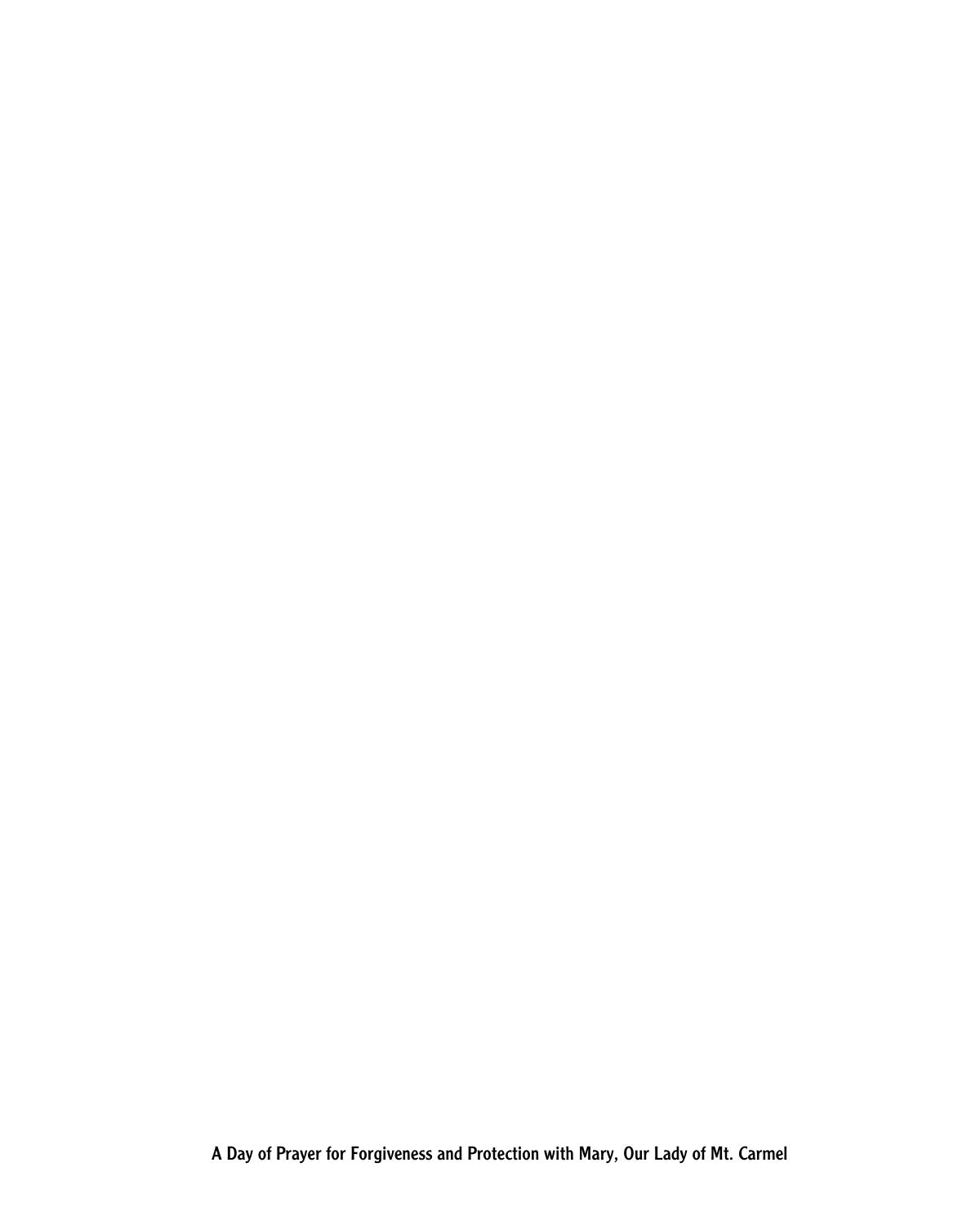# **A Day of Prayer for Forgiveness and Protection with Mary, Our Lady of Mt. Carmel, The Mother of Jesus, The Mother of a Victim of Violence**

*For my thoughts are not your thoughts, neither are your ways my ways, says the Lord. For as the heavens are higher than the earth so are my ways higher than your ways and my thoughts higher than your thoughts.*  $-$ Isaiah 55:8

> *For this is the message you have heard from the beginning: you should love one another, unlike Cain who belonged to the evil one and slaughtered his brother.*

—1 Jn 3:11-12

When Evil believes that it has won a major victory in human history when Evil is convinced that it has crushed significant possibilities for joy, truth, mercy, care, compassion and holiness when Evil recognizes that it has successfully planted the seeds of perversion that will ensure a full cup of misery for many tomorrows—when it has done these things, Evil then always tries to top off its triumph by blatantly mocking the Holy One.

How self-satisfied with their own mocking cleverness the soldiers who tortured Jesus must have been when they "crowned" Him with thorns, while contemptuously referring to Him as King of the Jews. What an experience of sadistic pleasure it must have been for these soldiers to make fun of Jesus by throwing a royal scarlet cloak over His tortured body and then bowing down before Him, parodying their own cowardly obsequiousness toward the masters of this world. One can only imagine the spirit of superiority that motivated the shaming slaps on the Divine face, followed by the sneering challenge, "Prophesy! Who struck you?" And, in the end, there was the mockingly haughty taunt on Golgotha: *He saved others but cannot save himself. So he is King of Israel!*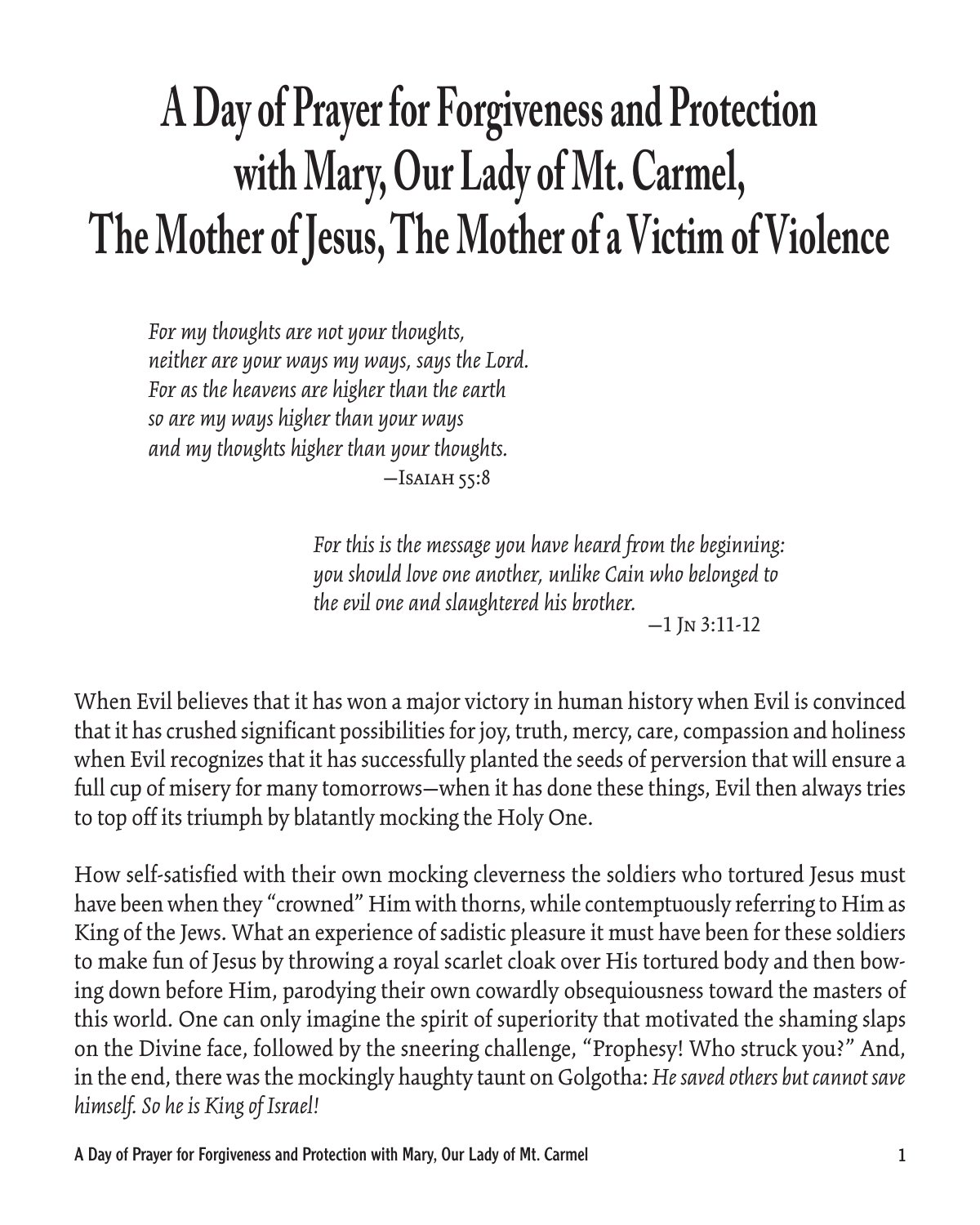### **Sacrilege**

Technically, a sacrilege is a violation or misuse of what is regarded as sacred. The word is derived from the Latin, *sacrilegus*, that is, "stealer of sacred things." By the time a person or a society reaches this stage of spiritual malaise, it is certain that he, she, or it has activated realities on the invisible side of existence which will do them great harm, that is, bring judgment, etc.,—the natural consequences of participating in evil—into their lives, unless there is an authentic return to the Divine via repentance: metanoia, "change of mind."

To be clear, it is neither that the Holy One is petty, nor that God must lash out with fury at being insulted. It is rather a question of what the person or group engaged in the sacrilege has become by the time he, she, or it would even conceive of trampling on the Holy. When this point is reached, only prayerful repentance can short circuit the current of evil let loose among the galaxies that lie below the surface of visible existence. If these movements are not interrupted, they will eventually erupt into the conscious life of the person or group as an utterly unanticipated, but precisely directed, catastrophic bolt of lightning—seemingly coming from out of the blue.

# **Destroyer of worlds**

When the Father of the atomic bomb, Dr. Robert Oppenheimer, experienced the blast of the first atomic inferno, the unexpected and unnerving thought that came to him was a sentence from the BHAGAVAD GITA: "Now I have become death, the destroyer of worlds." From where-

When the Father of the atomic bomb, Dr. Robert Oppenheimer, experienced the blast of the first atomic inferno, the unexpected and unnerving thought that came to him was a sentence from the BHAGAVAD GITA: "Now I have become death, the destroyer of worlds."

in that moment—did such an idea arise? Did it arise merely from an awareness of the real possibility that, as of that moment and henceforward, politicians and military personnel could initiate a nuclear holocaust? Did this scientific genius—who knew that he knew almost nothing about the vast complexities of submolecular reality-sense that perhaps then-unseen and thenunknowable dimensions of existence had been lethally altered, and that therefore ecosystems of life, human and non-human, had been hurled into extreme jeopardy? We will never know for certain from what mysterious chamber in the deep space of his

psyche this strange sentence gushed into explicit consciousness. All we do know is that this is the chilling thought that flashed into the consciousness of the Father of the atomic bomb, when the first atomic explosion flashed before his eyes and pockmarked the face of the earth.

Since that historic day in the New Mexico desert—when the surface of this planet was made literally as hot as the surface of the sun—1,949 of these unnatural lacerations have disfigured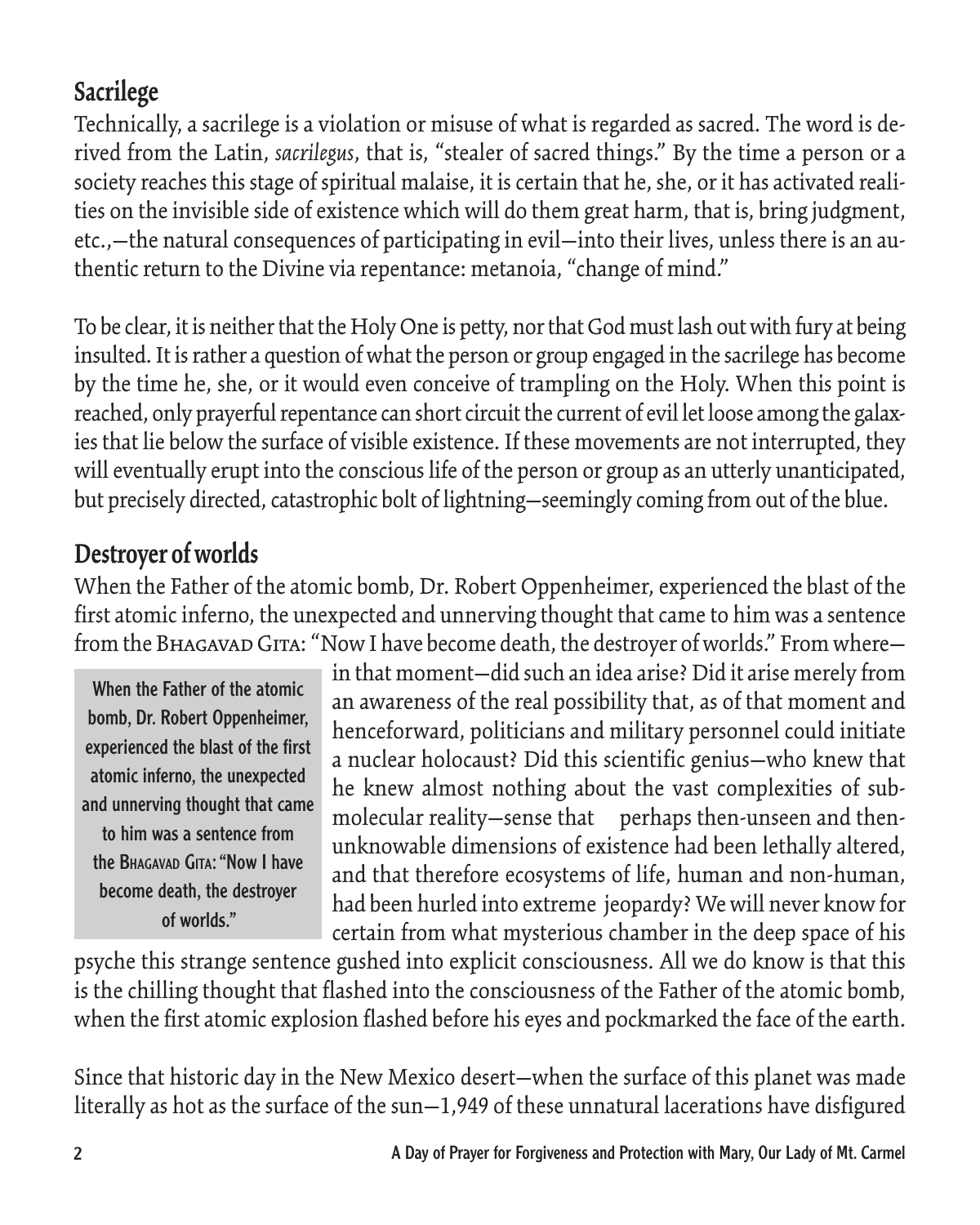the earth's face. Most of these nuclear explosions have been hundreds and thousands of times more powerful than the original atomic fireball of 1945. But, from Washington to Moscow, from London to Paris to Jerusalem to New Delhi to Beijing, it has been and continues to be the publicly presented operating assumption that the only significant destruction that results from of a nuclear explosion is that which occurs within the perimeter of what can be currently measured—despite the fact that evidence contradicting this assertion accumulates daily.

#### **Cainism**

The atomic bomb came to be in the context of a humanity long ensnared in the diabolical spirit that gained control over Cain, and in its monstrous and freakish offshoot—state-sanctioned Cainism—i.e., war. All sides in World War II were engaged in the indiscriminate, religiously

justified, very profitable (for a few), destruction of human beings en masse. The United States happened to develop The Bomb

The United States happened to develop THE BOMB first, but Russia, Germany, and Japan were also trying to produce it, and if one of these three countries had succeeded, it is utterly improbable and unreasonable to assume or even suggest that its high command—Tojo, Hitler, or Stalin—would have had any more scruples about dropping it than did Harry Truman.

first, but Russia, Germany, and Japan were also trying to produce it, and if one of these three countries had succeeded, it is utterly improb-

All sides in World War II were engaged in the indiscriminate, religiously justified, very profitable (for a few), destruction of human beings en masse.

able and unreasonable to assume or even suggest that its high command—Tojo, Hitler, or Stalin—would have had any more scruples about dropping it than did Truman. So the atomic bomb and its consequences belong to a bedeviled humanity, not exclusively to a particular nation or segment of humanity. This is a fact of history that is almost always ignored, de-emphasized, or minimized every August 6 and August 9 when Hiroshima and Nagasaki are remembered. Ignoring it, instead of giving it a high priority in consciousness, does a grave and dangerous spiritual

and historical disservice to a humanity ensnared—universally—in the hideous and heinous spirit of Cainism.

# **Trinity**

It is this humanity—ceaselessly deceiving itself, by telling itself that homicide and the technology of homicide can be of God, ceaselessly telling itself that the hellish spirit of Cain is compatible with the Holy Spirit of the Christ—that spoke what is probably the most infamous blasphemy since Good Friday, A.D. 33. You see, humanity entered into nuclear mass murder by way of a bomb that its "best and the brightest" code-named "Trinity." The masters of this world, who masterminded THE BOMB, brazenly assigned to the first atomic explosion the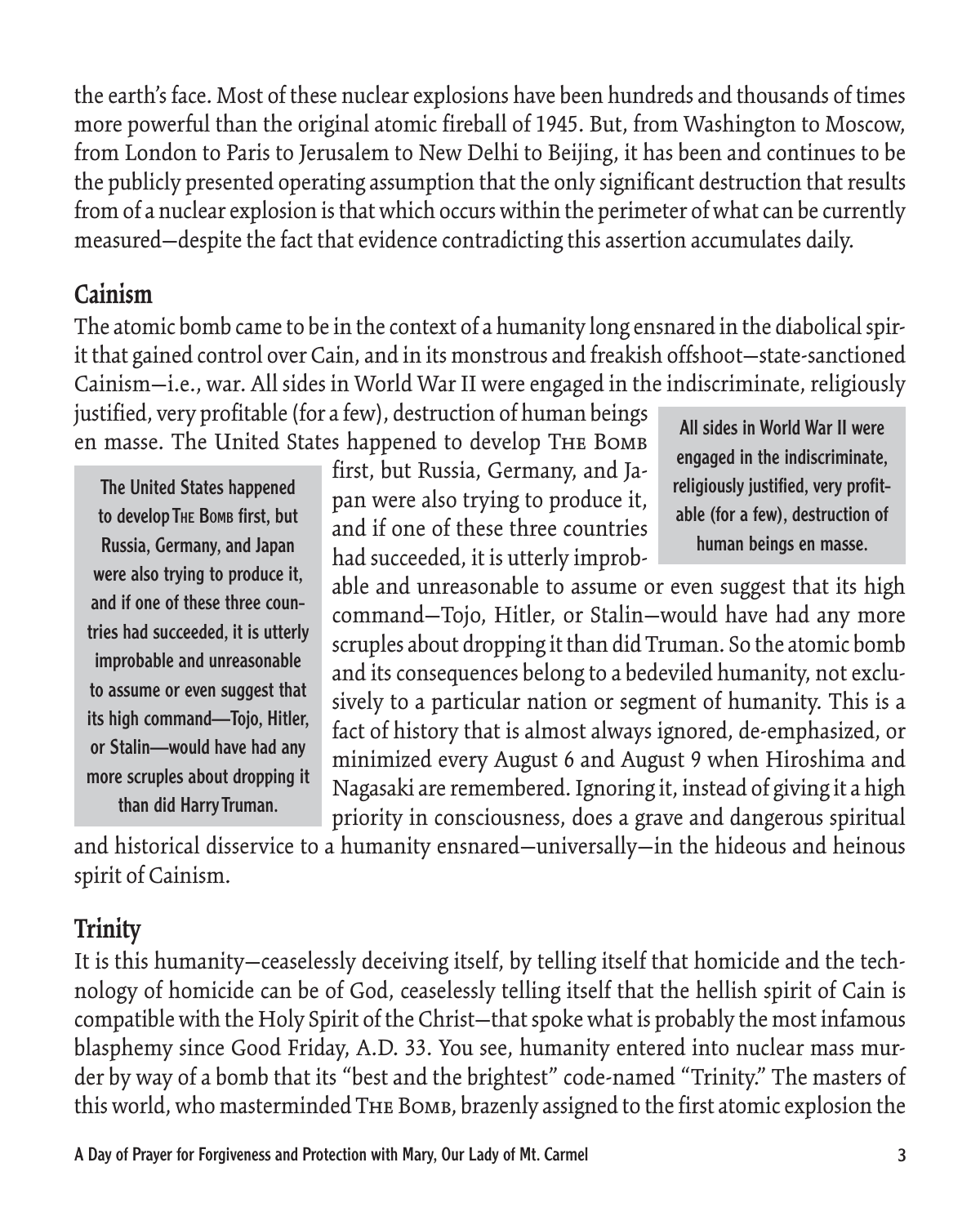name of the God of Love. The God who was made flesh in the Nonviolent Jesus, whose paramount symbol is the Cross of Nonviolent Love of all—a symbol which is the utter opposite of the reality and symbol of the sword or the mushroom cloud—of the name of God has been assigned to the most murderous and destructive weapon ever produced by a human being! How mockingly clever! How delightfully nose-thumbing! How deliciously snide and sneering must this quintessential piece of Orwellian doublespeak have been to the dark spirit behind naming the making of hell on earth after the God of Love: Trinity!

### **July 16**

Now I would like to seemingly digress here for a minute—but only seemingly. On July 16, 1251, Mary, the mother of Jesus, is said to have appeared to the Carmelite St. Simon Stock and given him—as a symbol of God's protection against evil unto eternal life—a brown scapular. This creative grace of Jesus Christ—the Second Person of the Holy Trinity—presented to humanity through Mary as Our Lady of Mt. Carmel was celebrated annually on July 16 in local dioceses throughout the world for centuries. In 1726, Pope Benedict XIII formally designated July 16 the Feast of Our Lady of Mt. Carmel for the universal Catholic Church—and so it remains to this day.

The first atomic bomb—blasphemously code-named Trinity—was detonated on July 16, 1945, the Feast of Our Lady of Mt. Carmel.

When in the economy of salvation initiated by the Word of God, Jesus, the brown scapular... the brown scapular was said to be gracefully given on July 16, 1251, through the mother of Jesus to Saint Simon Stock to wear, it would have been known as a large cloak-like garment about 18 inches wide. It would have been placed over a person's shoulders (*scapula* is Latin for "shoulder") and would have been ankle-length front and back. A secular form of such a garment would have been worn to protect people from the elements, that is, from what could physically them, e.g., wind, rain, snow, cold, etc. The spiritual symbolism of the garment would then be obvious; namely, it is to protect people from the destructive spiritual elements by which human beings are harmed, but which are often as far beyond an individual human being's capacity to control as are a typhoon or a runaway perpetual war economy. This graced protection—symbolized now by a tiny one-inch square brown scapular—is ultimately based on trust in the One to whom the scapular says we belong, God who is love (agapé). It is also based on a sense of trustful unity to trustful unity of being, nature and heart with the one with the one whom we ask to pray for us and with us, the sorrowful mother of a Victim of violence, Jesus, the incarnation of the Word (*Logos*) of God, the Second Person of the Trinity of Agapé.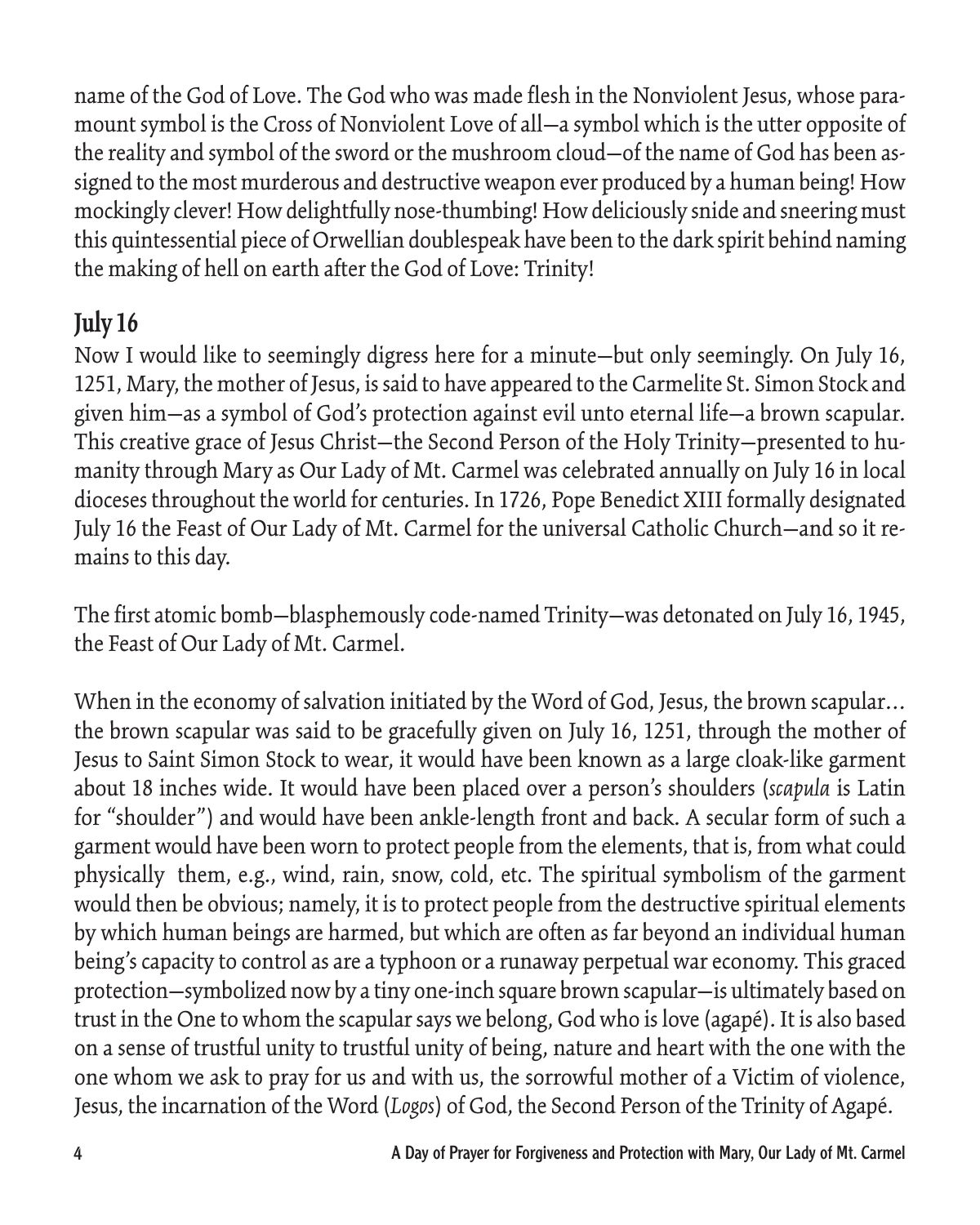Is it possible that centuries ago the Holy Trinity through the Christ-event began in love via the sign of July 16, to orchestrate an escape for humanity from the cataclysmic consequences

There are more things in heaven and on earth than are dreamt of in our philosophies-or in our politics or in our sciences.

of this unprecedented explosion of evil into the human condition on July 16, 1945—and from its infernal sources? Is it possible that long before humanity had even an inkling it needed to be saved from a manifestation of Evil, God was acting to save humanity? It is possible! Did not Shakespeare rightly counter the

"one dimensional person" with Hamlet's observation: *There are more things in heaven and earth, Horatio, than are dreamt of in your philosophy*—or in our politics or in our sciences.My purpose here is not to argue the validity, meaning, purpose or place of apparitions—whatever they may be—within the Christ-event as it unfolds in history. Nor is it to discuss our solidarity with the yet-to-be-born and with the dead. Nor is it to reflect on the theological intracacies of asking that "great cloud of witnesses" who have gone before us, including to the Mother of a Victim of violence, Jesus, for the grace, to pray with us. My purpose is to invite you on July 16 to pray with others, including the Mother of a Victim of violence, for the grace—for all humanity—to break free from the wickedness and snares and consequences of the diabolical spirit of Cain made symbolically and efficaciously present and to monstrouly witnessed to in the atomic cloud of July 16, 1945.

#### **An invitation**

This is an invitation to pray for forgiveness for the history of chosen evil—which Cainists and institutionalized Cainism have planned and executed—whose destructive power reached previously unimagined levels on July 16,1945. It is also an invitation to pray for protection from the poisonous and bitter fruits of this nuclear seeding of the soul and soil of humanity by Cainists and institutionalized Cainism. For, in fact, July 16 represents and marks the commence-

ment in human existence of a process of monetarily profitable human destruction that has and will indiscriminately—and to an altogether new degree—bring misery and death down upon human beings for generations to come, as the ever-novel lines of weapons it brings into the human situation are developed and used. Indeed, July 16 is the symbol and reality of weaponry that

July 16 is the symbol and the reality of weaponry that kills even if it is never used, as well as, weaponry that kills long after it is used.

kills even if it is never used, as well as weaponry that kills long after it is used. By its cost alone it murders the working class and poor by depriving them of indispensable resources, which they need to live, and to which every human being has an inalienable right—a right conferred simply by the fact that he or she is a human being.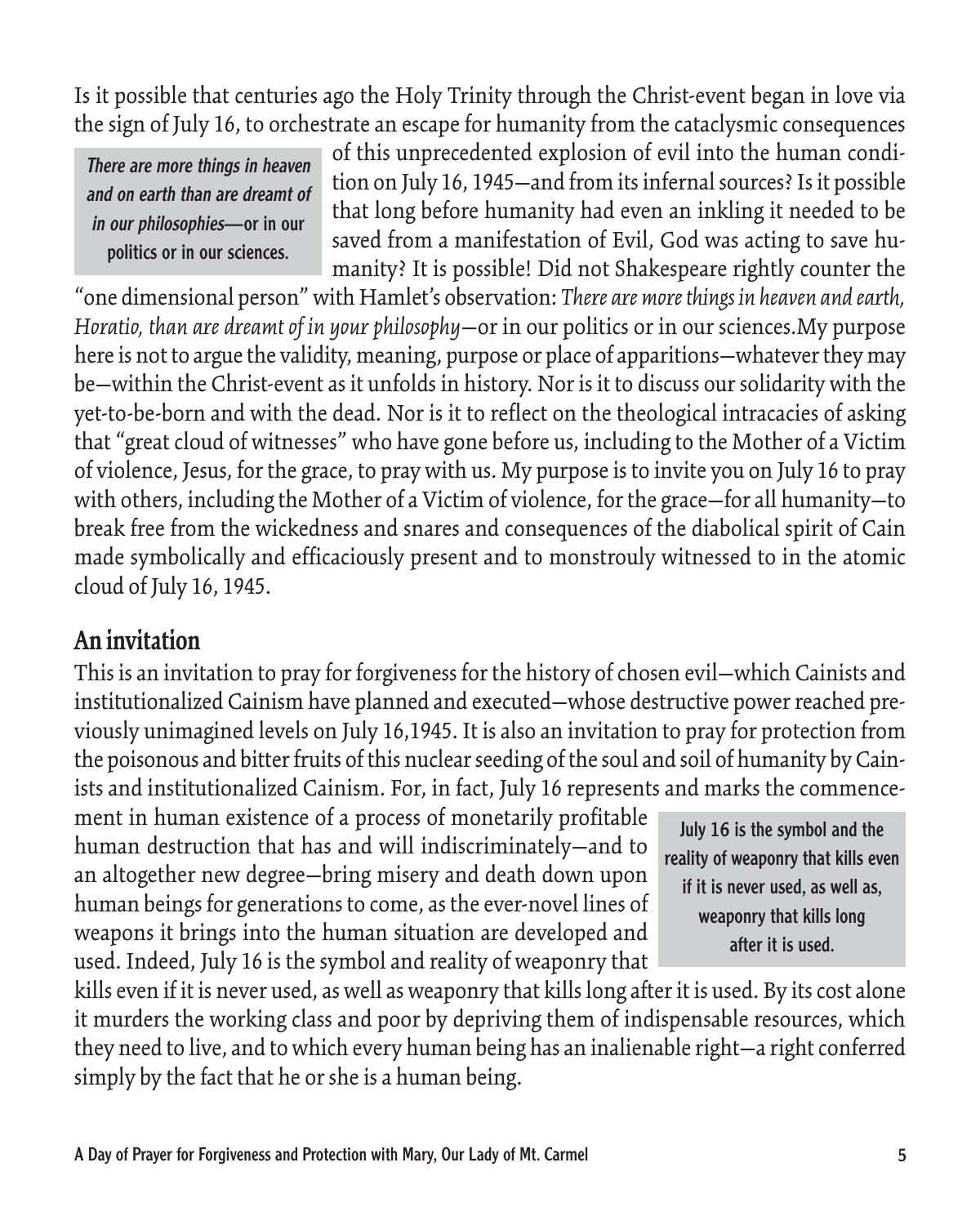Once the soul and the soil are seeded by the production of such weapons, no one on the planet can protect himself or herself from being contaminated by their ever-mutating spiritual and physical manifestations. They have created a cauldron of physical, spiritual, social, personal, and economic pathologies within humanity that have infected and affected us in ways never

before seen. Every child in the womb, every farm, every lake, every person, every person's loved ones and offspring for untold generations must eventually wind up living downwind from the mushroom cloud.

## **King of the world economy**

The Cainist's mind-set (now institutionalized in mega multinational armament corporations raking in gigantic profits for a

Making instruments with which to kill and to maim the infinitely valued and loved sons and daughters of the Father of all (Eph 4: 6) is the biggest and most profitable business on the planet…Cainism is king of the world economy!

few) for which the death-saturated cloud of July 16 is the symbol tearing human beings to shreds, physically, spiritually, socially, personally, and economically at this very second. July 16 and the evil use of human intelligence that it symbolizes has not only turned a large segment of the world into a radiation-saturated St. George, Utah, and Semipalatinsk, Kazakhstan,\* it has also turned the economy of country after country ever increasingly into being part of a perpetual Manhattan Project in search of and in production of ever new ways and weapons by which to destroy human beings. Making

instruments with which to kill and to maim the infinitely valued and loved sons and daughters of the Father of all (Eph 4:6) is the biggest and most profitable business on the planet. Cainism is king of the world economy!

Hence the invitation that on this day we pray, adore, and petition the God of Love, the Trinity of Love, for eternal forgiveness for past evil and for protection from the future temporal consequences of evil entered into by ourselves and our forbearers. And it is an invitation to pray for this forgiveness and protection with Mary, the mother of an innocent victim of the brutal madness of Cainists, the likes of whom operate to this hour in government, commerce, the military, finance, violent revolutions, organized crime and religion, just as they did at the time her Son was murdered by them.

# **A non-thought**

Every act of violence harms at least three people. Every act of violence simultaneously harms \*[See the DVD documentary titled THE DRAGON THAT SLEW ST. GEORGE.]

Every child in the womb, every farm, every lake, every person, every person's loved ones and offspring for untold generations must eventually wind up living downwind from the mushroom cloud.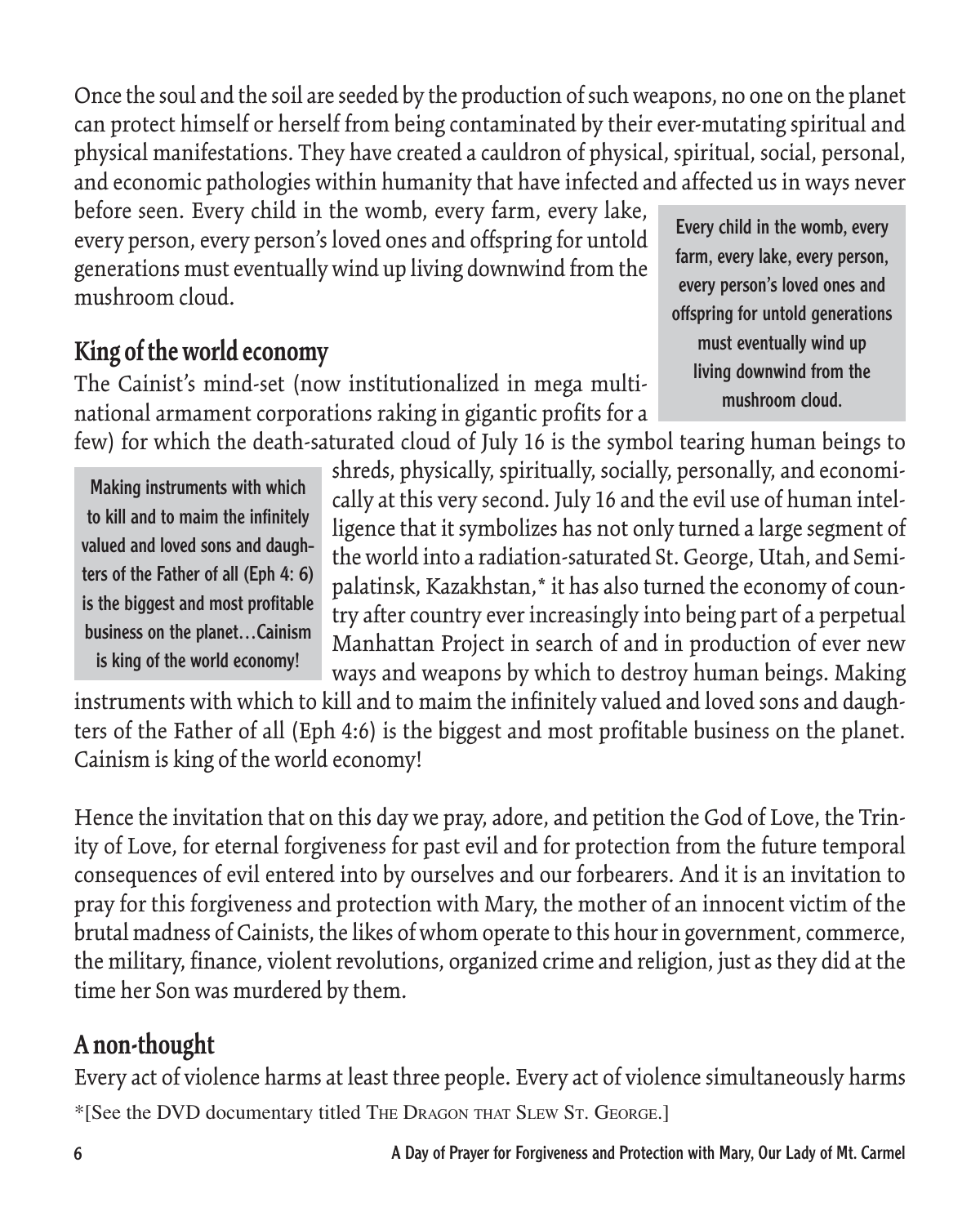the victimizer, the victim, and those who love the victim. Mary, or Miriam if you prefer the Hebrew name of the mother of Jesus, knows the anguish of seeing a loved one mutilated, tor-

tured, and murdered before her eyes. She knows what it means to be unable to save her beloved Son from the organized and legalized violence wielded by the secular power brokers and endorsed by the religious power brokers. She knows this as deeply as any mother or father, sister or brother, wife or husband in Hiroshima or Nagasaki in 1945, in Iraq at this hour, or at any place at any time in the history of humanity, where the life of a person loved by someone has been ripped from him or her by a Cainist or a Cainist institution or organization. When the soldier's lance pierced her Son's heart, did not that same lance pierce her heart? Can the one who is loved suffer without the one who loves him

…the mother of Jesus knows the anguish of seeing a loved one mutilated, tortured and murdered before her eyes. She knows what it means to be unable to save her Son from the organized and legalized violence wielded by the secular power brokers and ebdorsed by the religious power brokers.

or her also suffering? Of course not. This is a universal truth applicable to all people at all times. But it is a universal truth that is a non-thought in the minds and calculations of the majordomos in the upper stratospheres of government, commerce, the military, finance, violent revolutions, organized crime and religion—and their obedient underlings.

Indeed, would not Jesus' mother wholeheartedly desire to pray with those who are praying that others, today and tomorrow, would not have to endure what she had to endure?

But it is not, could not be, a non-thought in the mind and heart of the mother of Jesus. Indeed, would not Jesus' mother wholeheartedly desire to pray with those who are praying that others, today and tomorrow, would not have to endure what she had to endure because of the spiritually and psychologically disordered state of men and women heatedly lusting to have control over other people and/or over their resources? Of course she would,

as would any normal person who had suffered the agonia of having a loved one legally or illegally butchered by another human being.

# **The Power of abiding in love and trust**

Jesus teaches: *If you abide in me, and my words abide in you, ask what you will, and it shall be granted unto you* (Jn 15:7). Without going into the many-hued nuances of the word abide, can it not be truthfully said that Mahatma Gandhi and Simone Weil abided in Jesus and His words, even though neither became a formal member of a Christian Church? And must it not also be truthfully acknowledged that, of all the people who abide in the mind

…can it not be truthfully said that Mahatma Gandhi and Simone Weil abided in Jesus and His words, even though neither became a member of a Christian Church?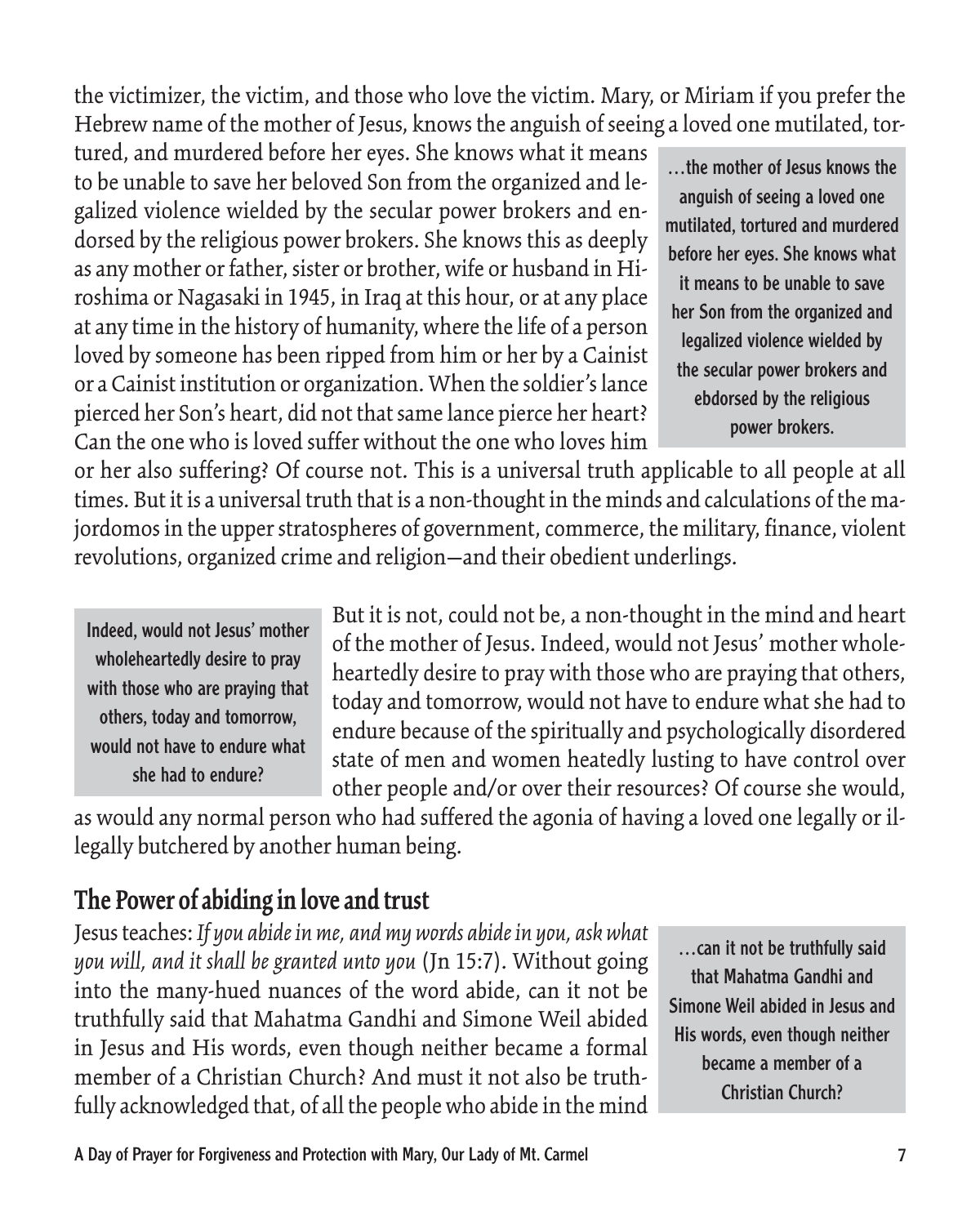and heart of Jesus, His mother, Mary, must abide there in an extraordinary way? For from His conception to His crucifixion, she was there in love, indeed often in the extremes of suffering love. But abide she did then, and abide she does now in the heart of Jesus, the heart

And must it not also be truthfully acknowledged that, of all the people who abide in the mind and heart of Jesus, His mother, Mary, must abide there in an extraordinary way? For from His conception to His crucifixion, she was there in love, indeed often in the extremes of suffering love.

of the mystery of God, the Second Person of the Holy Trinity of Love become flesh. The long history of the efficacy of praying with Mary evokes awe in those who know even a piece of it. That history has nothing to do with magic, nor with what is sometimes referred to as "Mariolatry." It is exclusively the fruit of the free choice to abide in love in the heart of Jesus, which is also the heart of the Trinity.

The prayer then that seems appropriate for July 16 is prayer in, through, and to the Holy Trinity—that Eternal Indivisible Com-

munity of Indivisible Love: Father, Son, and Holy Spirit—in whom all live and move and have their being, have their beginning and have their end. Also appropriate to this day is prayer with others, including Mary, who have had loved ones or friends destroyed or maimed by violence, and who want the Cainists, the Cainists' institutions, and the Cainists' organizations to stop the murder and mutilation of people's loved ones.

# **"Help!"**

We all need help. The American myths of the Lone Ranger, the self-made man or woman, and the loner who pulls himself or herself up by his or her own bootstraps are manufactured and well-promoted illusions. They never were true and they never can be true. They are, furthermore, illusions that are—spiritually, psychologically, socially, politically, and economically acutely dangerous to self and others. They are lies. Were it not for the millions of people who supported the life of Albert Einstein daily—farmers planting and harvesting, sanitation workers, secretaries, grocers, shoemakers, clothes-makers, printers, bookbinders, repairmen keeping the electricity flowing and the lights on, etc.,—E=mc2 would be a non-thought, a never-tobe-thought thought for Albert Einstein.

We all need help in matters small and large. We have probably all said to another person at some time, "Please, pray for Jim; he is quite ill." We have all probably said to another person, "Could you give me a hand with this? It's heavy." Human beings are utterly interdependent. Without people using up their individual life's time on behalf of others, human life would be impossible. This is how the Eternal Community of Love, the Trinity, created humanity to be, that is, to be totally dependent each on the other for mere existence and for the fullness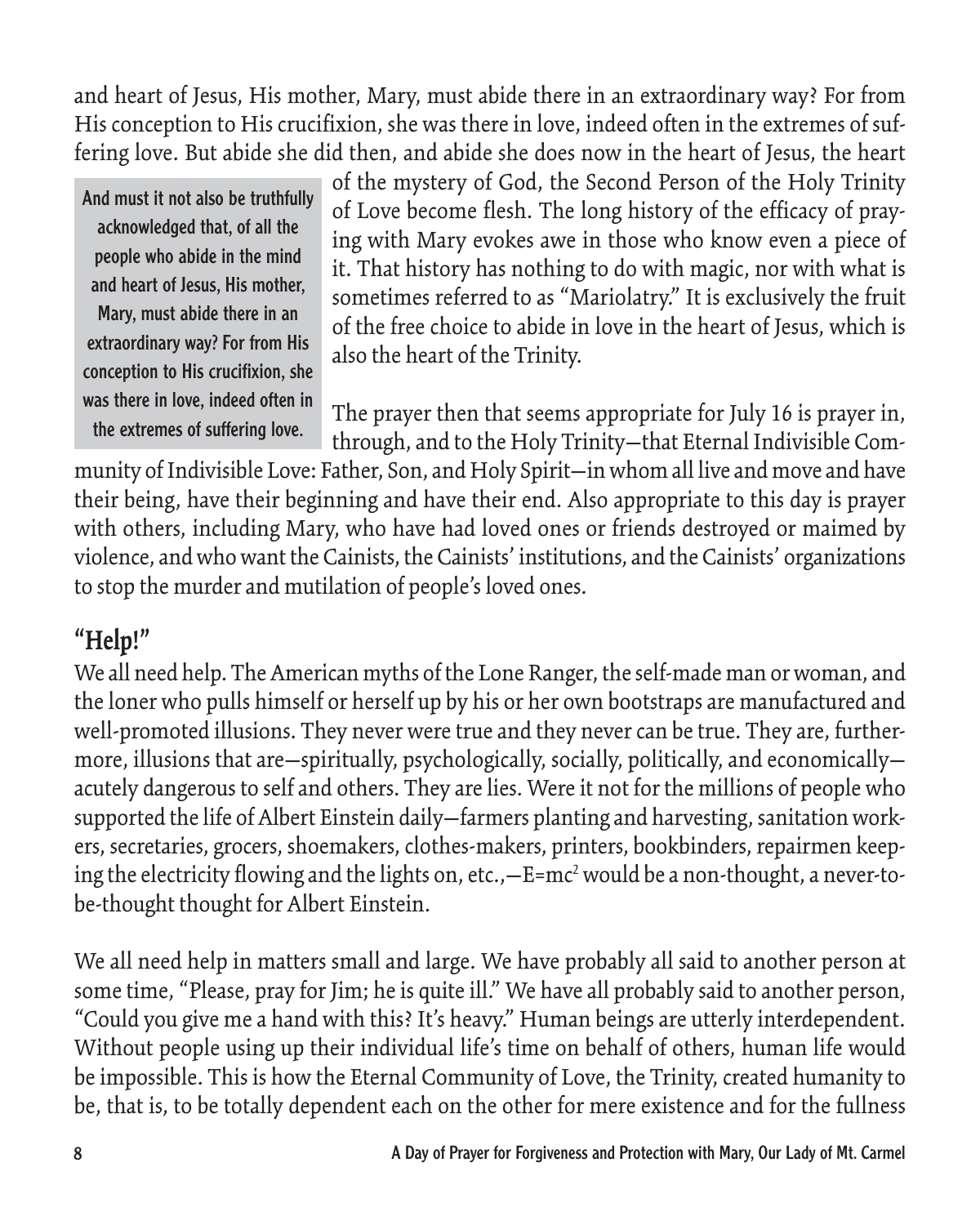of existence—dependent on more others than anyone could ever fathom. This self-evident, as well as rationally deducible truth, when coupled with the universally given faculties of empathy and care which human beings possess by the grace of God, means that individually and collectively, if it chooses, humanity can mirror, can participate in the very Life of Care, Love, Mercy, and Agapé that is the Heart of the Trinity, as revealed to us by the Second Person of the

If there is one thing that cannot be done alone, whether you are God or a human being, it is love. Holy Trinity who was *made flesh*. If there is one thing that cannot be done alone, whether you are God or a human being, it is love. For love to be, there must be the other. The notion of the selfmade man or woman, like the notion of an isolated-dyspeptic-

tyrant-old-bachelor God, is at best a falsehood resulting from ignorance or, at worst, a brutal, deceptive ploy by which some people are manipulated by others, who out of their disordered desires, e.g., greed, the lust for power, do not want a human community living and loving in imitation of the Divine Community, the Holy Trinity.

All human beings are de facto walking "HELP" signs. And so it is that we seek help from each other and we seek help from God. We ask others to intercede for us, petition with us for

the help we need from other people and from God. We probably most especially ask those who have great empathy for our plight and for what we seek. And so, we ask Mary, a person who knows to the marrow of her being the anguish of a mother of a Victim of Cainists and of institutionalized Cainism, to help us, to pray with us on this Feast Day of hers, so that our loved ones and the loved ones of others will not be destroyed by the spirit of Cain

All human beings are walking "HELP" signs. We all need help. The American myth of the selfmade man or woman is an acutely dangerous illusion to self and others.

that relentlessly roams the earth seeking bodies, minds, spirits, and souls to devour, and that is made unmistakably visible on July16, 1945, under the name of the Holy—the name under which organized Cainism has so often blasphemously operated in history.

# **"Me"**

All are welcome to come and pray in silence for twenty-four hours or any part thereof at Trinity Site, this July 16, or any July 16 thereafter, and in so doing to participate in the struggle to bring good out of evil; indeed, to overcome evil with love. For to pray for others, to use up some of one's lifetime to help others, for the good of others, is to love others and thereby to love the God of Love by loving those who the Holy Trinity loves. (Mt 25:31-46; 1 Jn 4:20-21).

If you cannot physically be present in the New Mexico desert on July 16, please pray with those at Trinity Site in your own personal space or with your local community in the Presence